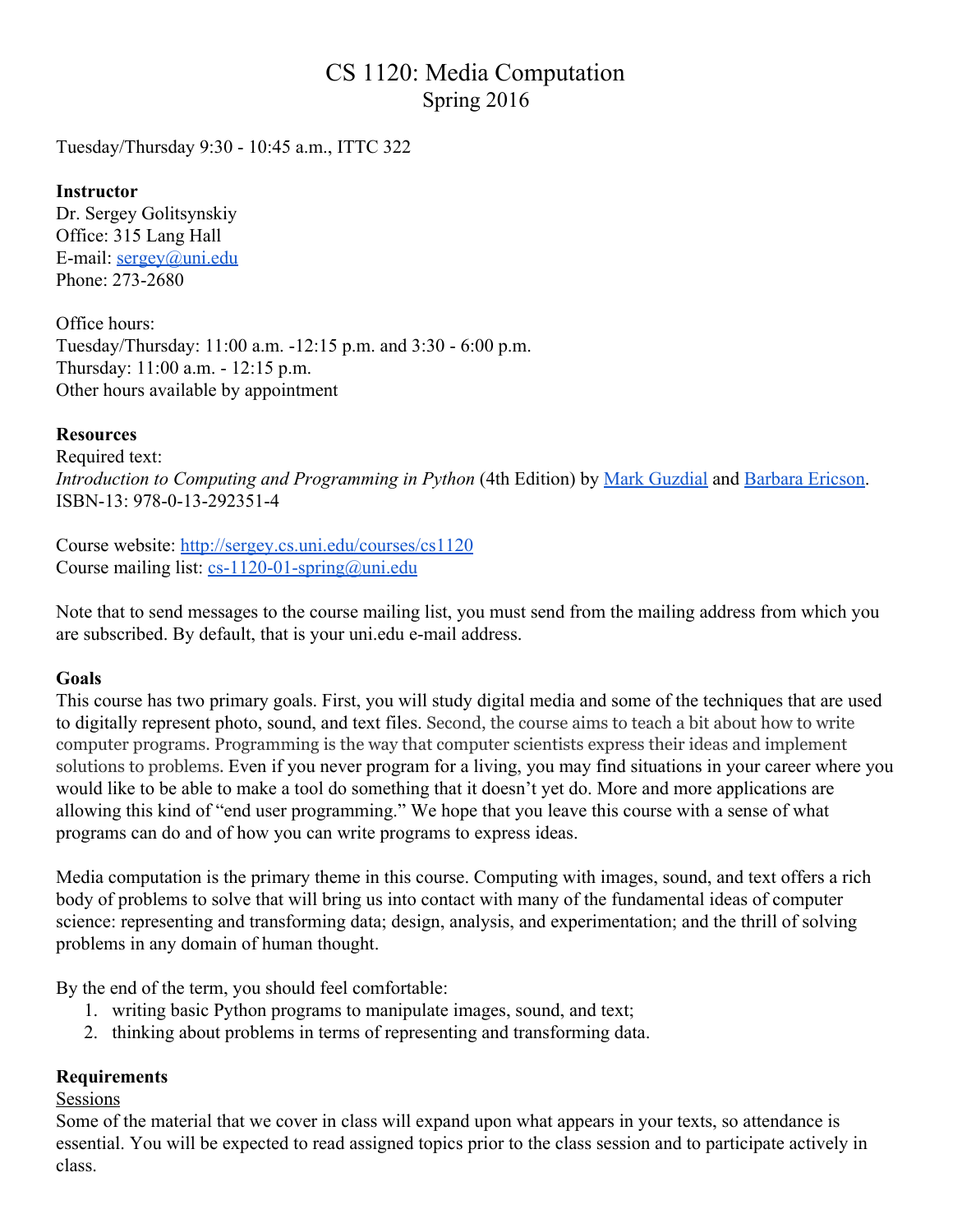#### Laboratory

There are twelve scheduled laboratory sessions, beginning the second week of class. Attendance of lab sessions is required -- you will receive credit for a lab only if you attend. During each lab session, you will do exercises that complement the topics being covered in class, usually that same week.

#### Programming assignments

Over the course of the semester, you will complete seven programming assignments. These assignments will involve applying techniques learned in class and will occasionally involve extending or modifying code originally developed in class or a lab session.

## Exams

We will have two midterm examinations during the semester and a comprehensive final exam at the end.

## **Evaluation**

Final grades will be computed according to the following weights:

| <b>20%</b> |
|------------|
| 30%        |
| 15%        |
| 15%        |
| 20%        |
|            |

Following is the grading scale used for this class. There is no curve.

| A      |
|--------|
| $A -$  |
| $B+$   |
| B      |
| B-     |
| $C+$   |
| C      |
| C-     |
| $1) +$ |
| D      |
| D-     |
| F      |
|        |

## **Computer Access**

The software using for this course is available in the following CHAS computing labs:

- Wright 112. This is a teaching lab used for several classes and may not always be available.
- Wright 339. This is a public lab which is rarely closed for classes.
- ITTC 335. This is a small general purpose student lounge.

All of the software that we are using this semester is freely available. See the course "Resources" page at: <http://sergey.cs.uni.edu/courses/cs1120/resources>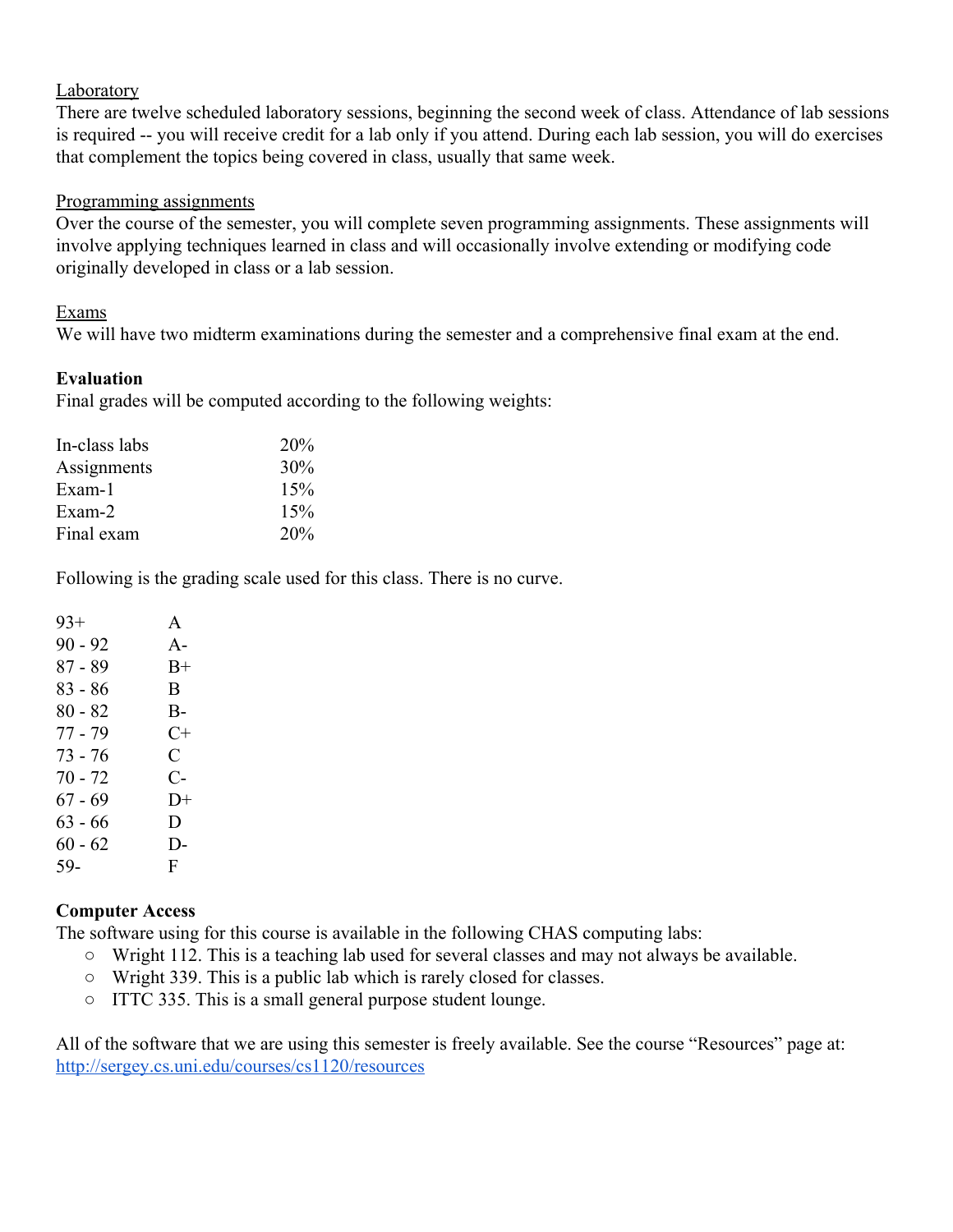## General Policies

## **Assignments**

Homework assignments must be submitted through eLearning (unless otherwise indicated). Assignments will not be accepted via email. Assignments are due by the end of the day on the date specified in the assignment. You may submit an assignment up to 24 hours after the due date, but there will be a 10% penalty. Assignments will not be accepted after the late deadline. Exceptional circumstances will be considered only if discussed with the instructor prior to the due date.

## **Exams**

You are the one responsible for being here for the assigned date of your exams. Failing to do so results in a zero grade for the exam. Excuses will be considered to allow you to make up your exams only when you provide prior notice AND proper documentation for your instructor.

## **Honesty/Integrity**

Working together is encouraged for programming assignments, to help you understand the problems and to encounter different points of view. Acknowledge by name any person with whom you collaborate in the documentation of the program you submit. **However, any work you submit must be your own.** Undocumented or unacceptable collaboration, including the sharing of code, will be considered a form of academic dishonesty.

The guidelines set forth by the University Faculty Senate at UNI will be upheld in this course in regards to cheating and/or plagiarism [\(www.uni.edu/policies/301\)](http://www.uni.edu/policies/301). Academic misconduct will not be tolerated and will be severely penalized, possibly resulting in a failing grade for the course. A description of the incident will be forwarded to the appropriate university office and handled through proper university channels.

## **Email Accounts**

It is a requirement that you obtain and use your university email account (even if you only set it up in order to have emails forwarded to another account). You should check your email daily for class announcements.

## **Disabilities and Special Needs**

The University of Northern Iowa is an Affirmative Action Equal Opportunity Institution. The Americans with Disabilities Act of 1990 (ADA) provides protection from illegal discrimination for qualified individuals with disabilities.

Please address any special needs or special accommodations with me at the beginning of the semester or as soon as you become aware of your needs. Those seeking accommodations based on disabilities should obtain a Student Academic Accommodation Request (SAAR) form from Student Disability Services (SDS) (phone 3192732677, for deaf or hard of hearing, use Relay 711). SDS is located on the top floor of the Student Health Center, Room 103.

## **Learning Assistance**

I encourage you to utilize UNI's Academic Learning Center's free assistance with writing, math, reading, and learning strategies at no cost to currently-enrolled UNI students:

- The Writing Center offers one-on-one writing feedback for all UNI undergraduate and graduate students. Certified Writing Coaches work with students to help them successfully manage all phases of the writing process, from getting started, to citing and documenting, to editing and proofreading.
- Math and Science Services serves as an academic resource to bridge the learning gap that exists once the student leaves the classroom. Students may walk in during the semester to review for an exam, ask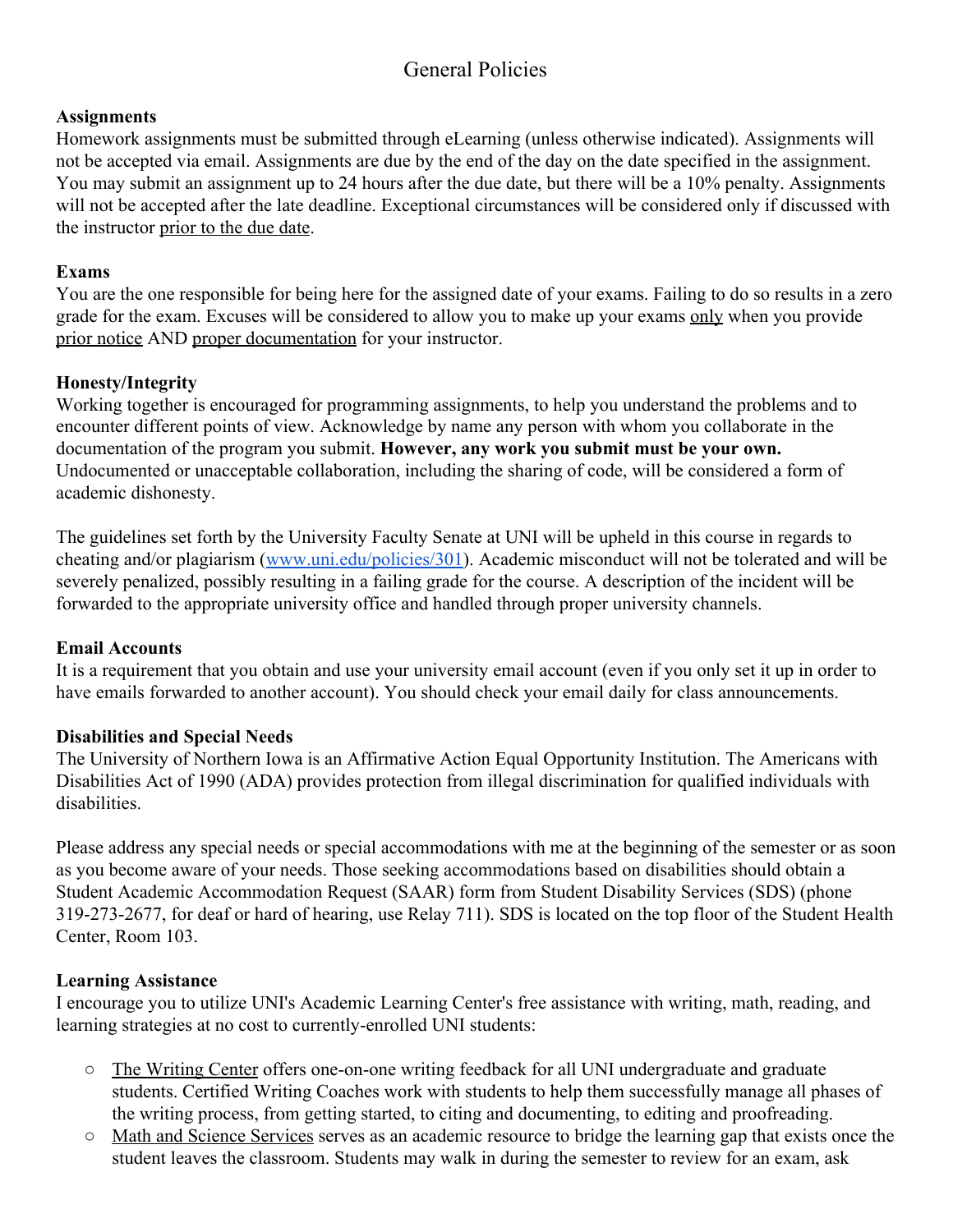questions about preparing and studying for an exam/class, discuss confusing concepts, complete homework, meet with a study group, or study in a quiet setting. Individual consultations with trained staff are available by appointment.

 $\circ$  The College Reading and Learning Center helps students transition to college-level reading and learning expectations at UNI. Students work with trained Academic Coaches by signing up for workshops, scheduling appointments, or walking in.

UNI's Academic Learning Center is located in 008 ITTC. Visit the website at www.uni.edu/unialc or phone 3192732361 for more information.

#### **Privacy**

The Family Educational Right to Privacy Act, also known as the Buckley Amendment, is a federal law designed to protect student privacy. This means that only you have legal access to your grades. Your parents, friends or significant others have no right to discuss with us your course performance. You have the option to sign a waiver of these rights, but if you have not signed such a waiver, we are not allowed by federal law to discuss your grades with anyone but you. Please realize: if your parents contact us to talk about your grades, federal law prohibits us from doing so.

## Tentative Schedule

This schedule gives a rough sketch of the topics we will cover this semester. This is the first time I am teaching this course, so I may want to make adjustments as we go along. If we need to reschedule an exam or an assignment, I will notify you at least one week in advance.

| week dates     |              | topic                                                      | text | labs             | assignments due |
|----------------|--------------|------------------------------------------------------------|------|------------------|-----------------|
| $\mathbf{1}$   | 1/12<br>1/14 | no class / independent work<br>no class / independent work | ch.1 |                  |                 |
| $\overline{2}$ | 1/19<br>1/21 | Intro to media computation<br>Intro to programming         | ch.2 | lab <sub>1</sub> | assignment 1    |
| 3              | 1/26<br>1/28 | Image manipulation<br>Image manipulation                   | ch.4 | lab <sub>2</sub> |                 |
| $\overline{4}$ | 2/2<br>2/4   | Image manipulation<br>Image manipulation                   |      | lab 3            | assignment 2    |
| 5              | 2/9<br>2/11  | Image manipulation<br>Image manipulation                   | ch.5 | lab 4            |                 |
| 6              | 2/16<br>2/18 | Image manipulation<br>Image manipulation                   | ch.6 | lab 5            | assignment 3    |
| $\tau$         | 2/23<br>2/25 | Review<br>Exam 1                                           |      |                  |                 |
| 8              | 3/1<br>3/3   | Sound manipulation<br>Sound manipulation                   | ch.7 | lab 6            |                 |